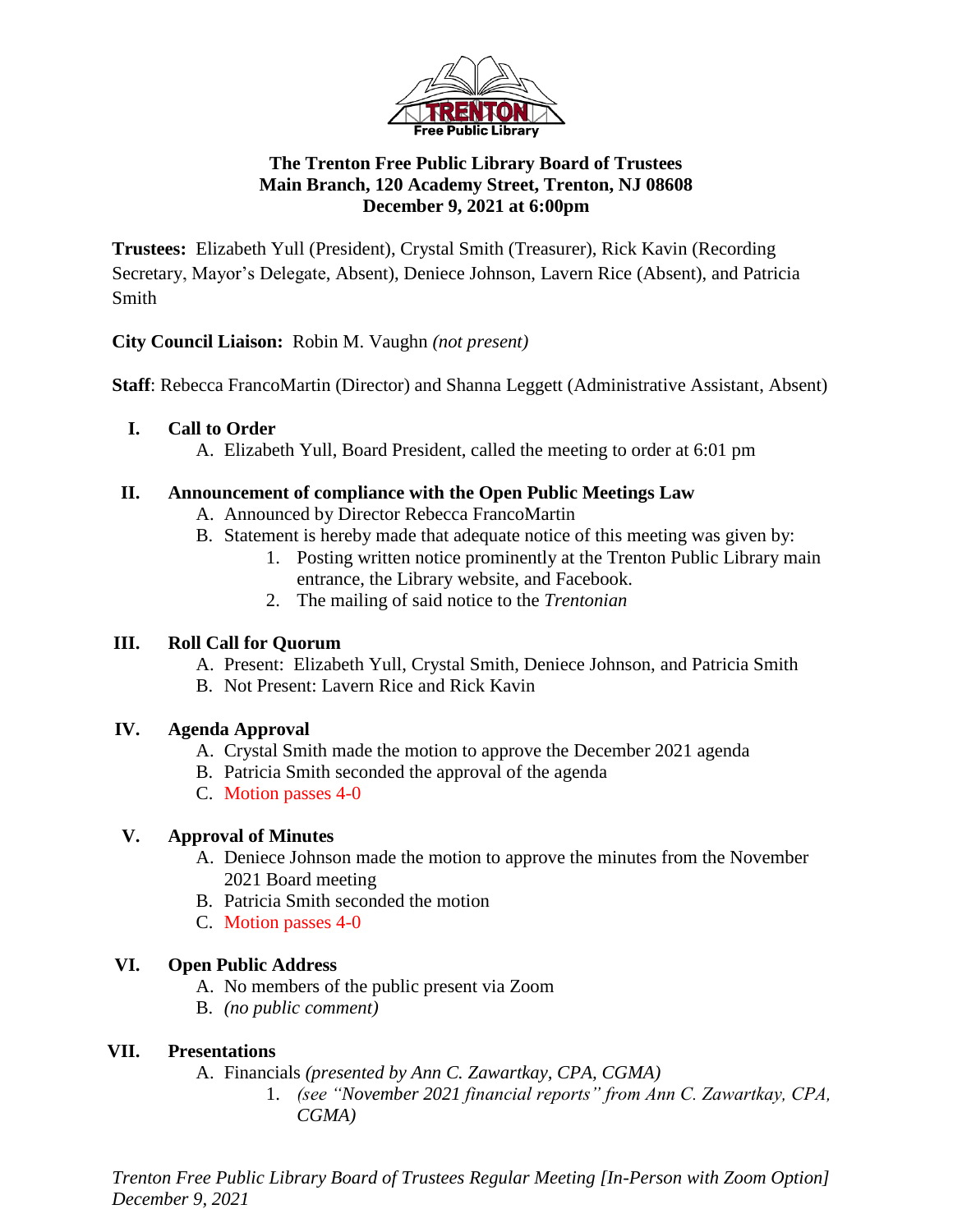- 2. Personnel over budget due to Hazard Pay, but appropriation from City will cover offset by appropriation from City
- 3. Grant income over budget (\$35,000) since we do not budget for grants
- 4. NJ State Aid is over budget by \$14,000 because our base appropriation increased over prior years' average payments.
- 5. Materials and programming are over budget by approximately \$39,000 due to the purchase of a new book collection for adults.
- 6. Insurance, facilities, utilities, technology, and security under budget
- 7. Planned expenditures for Reading Room/Tech over budget (from surplus) by ~\$167,000 due to delay in timing of project, which was budgeted for last fiscal year
- 8. Net income was a deficit of ~\$41,000 with a budgeted surplus of \$101,000 for a negative variance of \$143,000.
- 9. Without Reading Room/Tech expenditures, negative variance of \$17,000 against operating budget
- B. Personnel Report *(presented by Rebecca FrancoMartin)*
	- 1. *(no personnel changes)*
- C. Friends of TFPL *(presented by Pat Tumulty)*
- D. Director's Report *(presented by Director Rebecca FrancoMartin)*

# 1. **COMMUNITY PARTNERS**

- a. **Wanda Stansbury** partnership to distribute books from the donation.
- b. **East Brunswick Library**
	- i. Coordinating health services information initiative in partnership with State Library
	- ii. We will also be providing additional services to our patrons

# 2. **MARKETING**

- a. **Giving Tuesday** highly promoted, limited success
- b. **Community Partners** acknowledged via social media throughout the month
- c. **Holiday Recipe Exchange** is taking place

# 3. **BUILDING & TECHNOLOGY**

- a. **New door counter**
	- i. Fully installed and provides accurate info.
	- ii. December will be the first full month for new statistics
- 4. **STAFF & VOLUNTEERS**

# a. **NJLA Conference**

- i. The Archivist was asked to participate
- ii. Will be taking place in June
- iii. Topic: Zines
- b. Currently there are **3 volunteers** two dedicated to Trentoniana and one to the library in general

# 5. **CONTINUING EDUCATION & MEETINGS**

- a. Meeting with **Jersey Connect** representative to discuss technology related upgrades
- b. **South Brunswick Library**
	- i. Visit to learn about **TBS pay stations and PC reservation system** and to see how these work with wireless printing.

# 6. **COLLECTIONS & MATERIALS**

a. **Baker & Taylor**

*Trenton Free Public Library Board of Trustees Regular Meeting [In-Person with Zoom Option] December 9, 2021*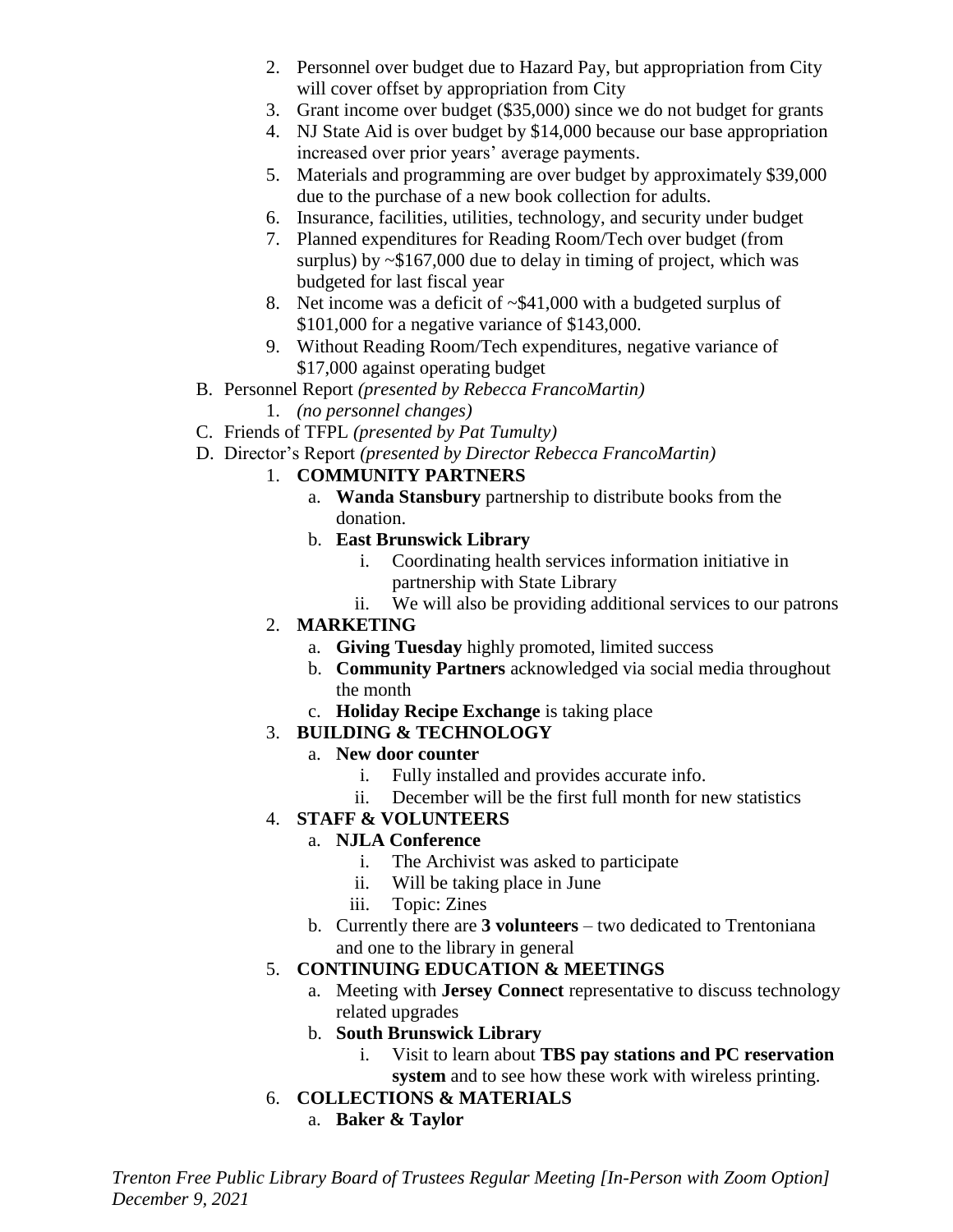i. **36 boxes** of books were sent to Sustainable Shelves as part of the adult non-fiction weeding project

### 7. **FINANCES/FUNDING**

### a. **Library Construction Bond**

- i. Spoke with a State Library representative
- ii. We are a candidate on the bill send to legislature for approval
- iii. Spoke with City representative to prepare a press release upon approval
- b. Discussion with City stakeholders for an update on **CDBG funds for the front entrance**.

#### 8. **LIBRARY SERVICES**

- a. **Adult patronage**
	- i. **20 new library cards** were issued and **217 cards were updated** in November
	- ii. Great progress youth library cards are usually greater in number
- b. **Bilingual Storytimes** will continue in person and being recorded
- c. **Youth Services Team** is working towards increasing in person teen patronage. Currently teens are participating virtually and seem to be more comfortable doing so.
- d. **NJSL+Literacy Partners grant program** has begun with our new Labor & Literacy Coordinator
	- i. Visit the lab to see the changes thanks to the award of a generous grant from the State Library.

## 9. **OUTREACH**

a. **The Archivist** gave a talk at The Symposium in Ewing on November 22<sup>nd</sup>.

### b. **Pop-Up Library**

- i. First was installed at TASK
- ii. Install dates for the remaining locations are being set
- iii. Press release will follow once all units have been installed.

## **VIII. Action Items**

A. Bill List

- 1. *(see "TFPL December 2021 Unpaid Bills")*
- 2. Approval of Bill List
	- a. Patricia Smith made the motion to approve the December bill list
	- b. Deniece Johnson seconded the approval of the bill list
	- c. Motion passes 4-0

### **IX. Old Business**

A. HVAC Update (following from November 2021 minutes)

- 1. Project ongoing
- 2. Air handler has been removed new concrete floor to replace old wooden slats
- 3. Trace amounts of asbestos found and will be mitigated for a slight additional expense
- 4. Pipes and duct work removed
- 5. Concrete laid for new boiler

*Trenton Free Public Library Board of Trustees Regular Meeting [In-Person with Zoom Option] December 9, 2021*